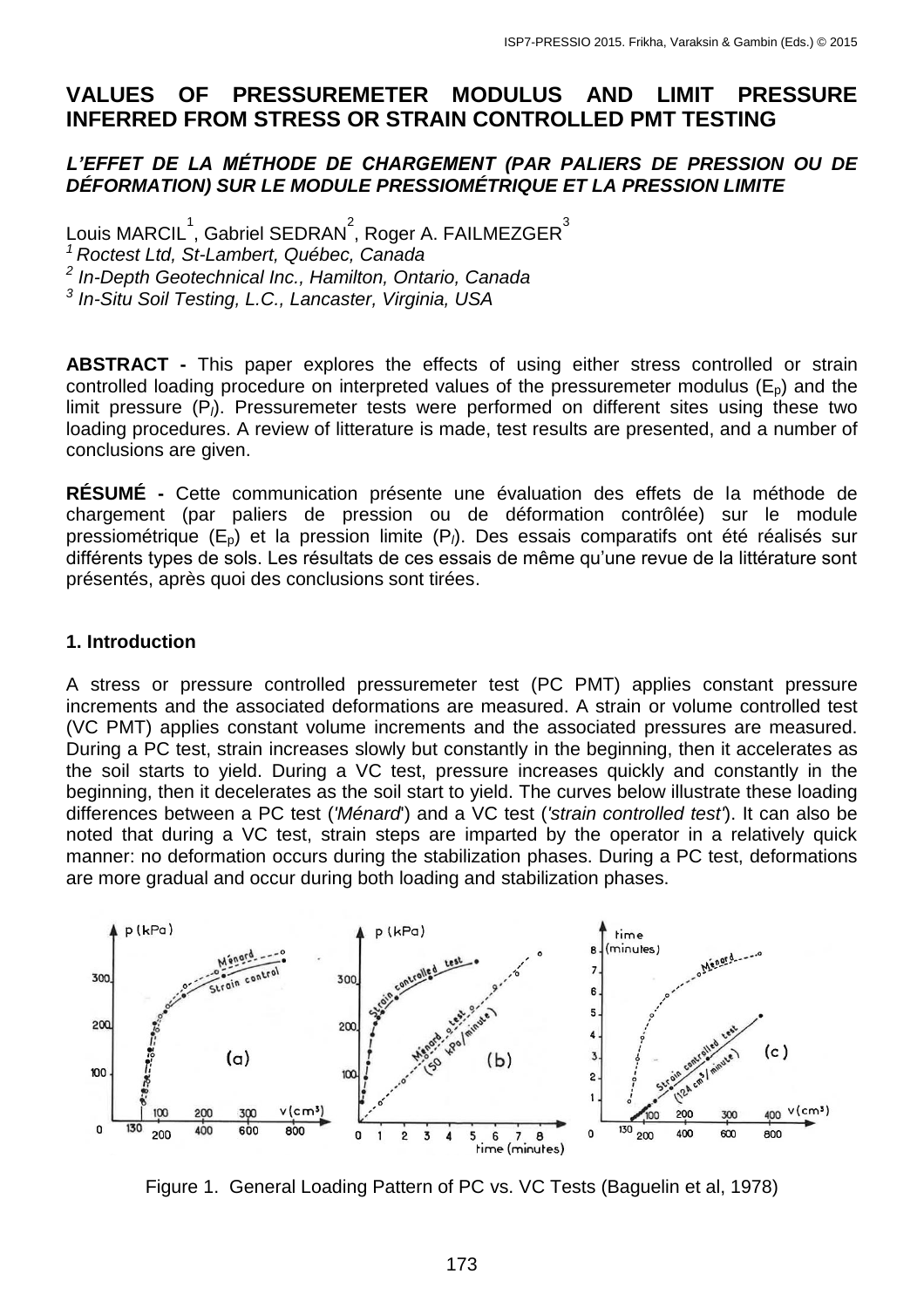Depending on the type of equipment used, the testing standard followed, and local practices, the pressuremeter test will be done following either stress or strain controlled methods. The ASTM standard related to the pressuremeter test (D4719) allows both methods to be used without distinction. The present paper explores the effects of these two methods on the pressuremeter modulus  $(E_p)$  and the limit pressure  $(P_l)$  from a North American perspective i.e. referring to equipment and tests methods specified in the D4719 ASTM standard. This study was carried out first, through a review of literature, and second, by presenting pressuremeter test results from different sites in various types of soils/material.

#### **2. Literature Review**

Baguelin et al. (1978) presented results from comparative tests done in soft loess with both methods (ref. Fig. 1a). The PC test was done with a Ménard pressuremeter, and the VC test was done using a pressuremeter with a hydraulically-loaded single cell probe. The tests were done 2 meters deep in 2 adjacent boreholes made by hand augering. No significant difference was found in the results.

 Mori (1982) presented the results of comparative tests performed in soft cohesive soils (silty clay and clayey silt with 5-20 % of mixed sand). Tests were done at three different elevations in two boreholes about 2 meters apart. Strain-controlled tests yielded higher deformation moduli by an average of 20% and higher undrained shear strengths - deducted from P*<sup>l</sup>* - by an average of 14 %. The testing time was about 40 minutes for the stress-controlled test and 12.5 minutes for the strain-controlled tests. Results considered here are those obtained from a volumetric single cell self-boring pressuremeter. It must be noted that the equipment and test methods used in that case were not those specified in the D4719 standard (ASTM, 2012).

 From the experience of Cambridge In Situ, a company which manufactures equipment and runs PMT tests following stress and strain-controlled loading methods, there would be no significant difference on the results (Dalton, 2005). It must again be noted that the equipment and test methods used in that case are not those specified in the D4719 standard.

 Briaud (1992) analyzed the differences between the stress versus strain controlled methods. He pointed out the effect coming from the differences between them in terms of duration of the applied stress. This effect can be summarized as follows: the quicker the soil is loaded, the larger  $E_p$  will be, and the smaller P<sub>l</sub> will be. And since  $E_p$  is typically measured faster during a VC test, we should expect a VC test to yield higher  $E_p$ . For evaluating this effect, Briaud refers to the following viscous model (Riggins, 1981):

$$
E_t = Et_0 \cdot (t/t_0)^{-nt}
$$
 (1)

where, according to Briaud:

- $E_t$  and  $Et_0$  are the secant moduli at times t and t<sub>0</sub> respectively after the start of the application of the stress;
- $n<sub>t</sub>$  is a viscous exponent that can be measured during a special pressuremeter creep test.

This model assumes that the soil behaves like a viscoelastic material. The  $n_t$  exponent would range between 0.02 and 0.08 in cohesive soils with an average of 0.05 (Briaud and Garland, 1985).

With the reference time  $t_0$  usually chosen as 1 minute:

$$
E_t = Et_0 \cdot (t)^{-n_t}
$$
 (2)

So according to this relation, when the modulus is measured three times faster  $(t = 1/3 \cdot t)$ , with  $n_t = 0.05$ , the modulus would be higher by 5.6% :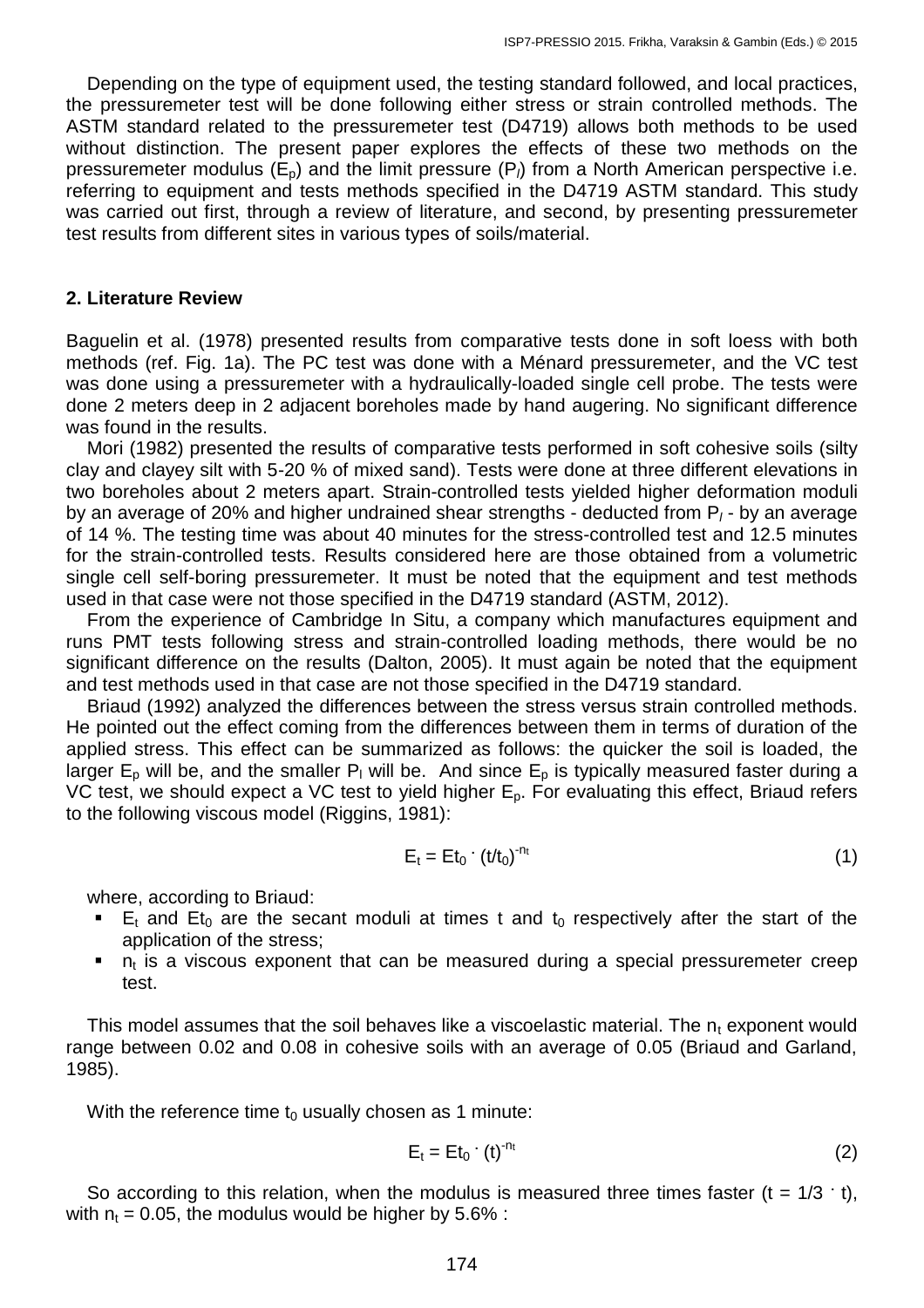$$
E_{t/3} = Et_0 (1/3 \cdot t)^{-n_t} \tag{3}
$$

$$
E_{t/3} = (1/3)^{-n_t} \cdot E_t \tag{4}
$$

$$
E_{t/3} = 1.056 \cdot E_t \tag{5}
$$

 We see that this effect is relatively small and we can conclude that the time dependency of E can become a significant factor but only in cases where the difference of time during which E is calculated becomes very important. If we take an extreme case i.e. where  $nt = 0.08$  and  $E$  is measured 10 times faster  $(t = 1/10 \cdot t)$ , then E would be higher by 20.2% :

$$
E_{t/10} = (1/10)^{-0.08} \cdot E_t
$$
 (6)

$$
E_{t/10} = 1.202 \cdot E_t \tag{7}
$$

### **3. Test Results**

All tests results presented below were obtained with a hydraulic, volumetric, single-cell probe, Texam pressuremeter. This pressurmeter applies pressure through a piston activated by a screw jack. This type of pressuremeter was used because it allows either stress or straincontrolled tests

### *3.1 Pressuremeter Tests in High-Density Polyurethane*

In order to eliminate the variations coming from the heterogeneity of the soil and from the insertion effects of the probe in the soil, a series of tests were done by Roctest Ltd using a special tube that is normally used for demonstrating pressuremeter testing. This tube simulates in part the soil behavior with the two classical pseudo-elastic and plastic phases. It is made from high-density polyurethane and has the following dimensions ø 63x155x500 mm.



Figure 1. Pressuremeter Probe in the Polyurethane Tube

 Three consecutive tests were done with each method. VC tests were done in 20 steps of 30 seconds each and  $E_p$  was measured over 2 minutes. PC tests were done in 11 one-minute steps and E<sub>p</sub> was measured over 4 minutes. P<sub>l</sub> was estimated by extrapolation using a 20iteration calculation based on the Newton-Raphson method. Results are presented in Table l below.

Only little variations were observed between the two methods i.e. less than 2% for  $E_p$  and 0.4% for P*<sup>l</sup>* when comparing average values. These variations are comparable to variations coming from the repeatability error when using the same loading method. This repeatability error is essentially related to the performance of the equipment and of the polyurethane tube.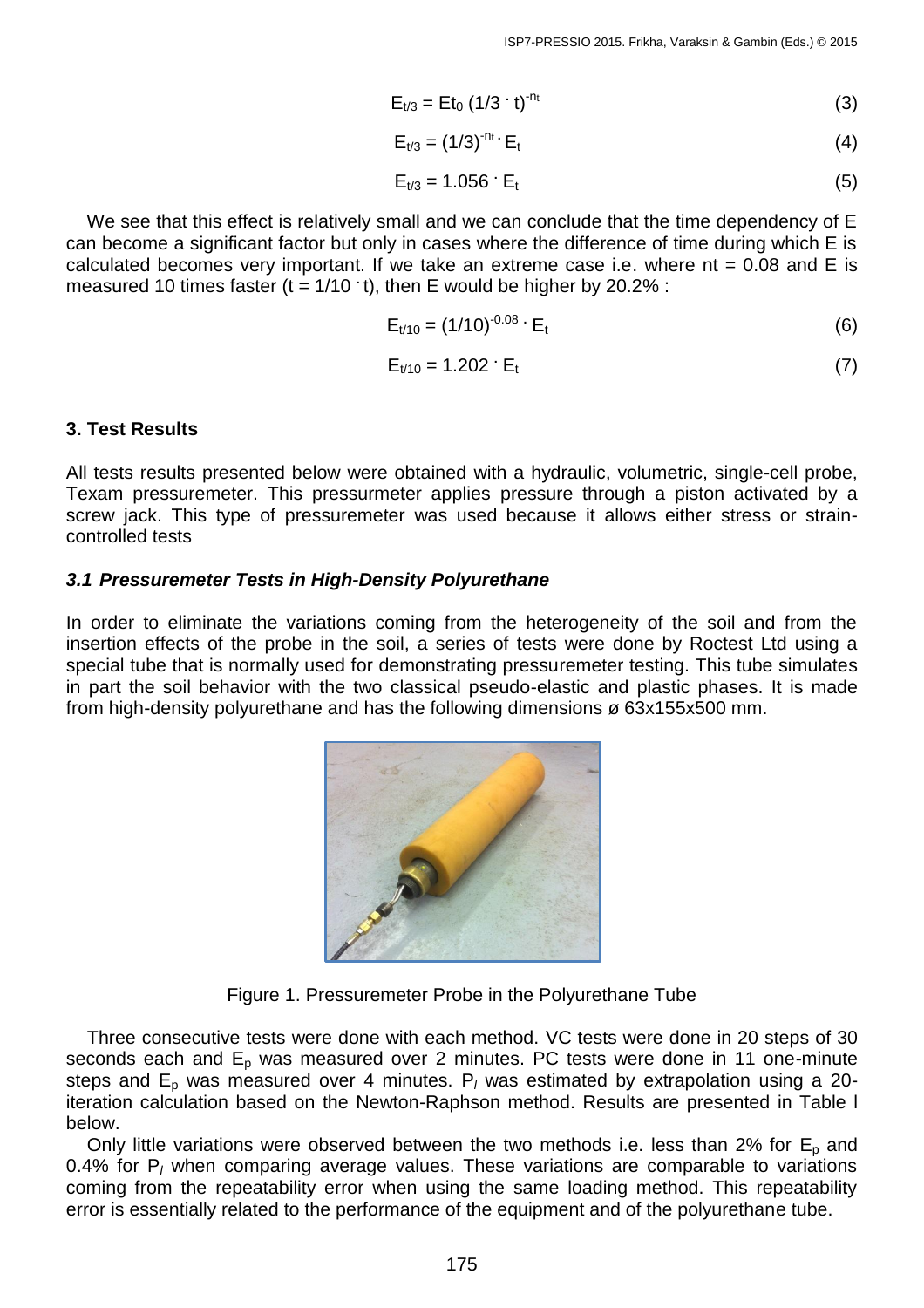|          | <b>PC Test Results</b> |             |         | <b>VC Test Results</b> |             |         |  |
|----------|------------------------|-------------|---------|------------------------|-------------|---------|--|
| Test no. | $E_{\rm p}$ (kPa)      | $P_i$ (kPa) | $E_n/P$ | $E_{p}$ (kPa)          | $P_i$ (kPa) | $E_n/P$ |  |
|          | 13 556                 | 2822        | 4.80    | 13 4 99                | 2910        | 4.64    |  |
|          | 13 805                 | 3047        | 4.53    | 13 4 48                | 2992        | 4.49    |  |
|          | 13819                  | 3082        | 4.48    | 13415                  | 3013        | 4.45    |  |

Table l. Results Obtained in the Polyurethane Tube



Figure 2. Tests no. 1 in the Polyurethane Tube

# *3.2 Pressuremeter Tests in Clay*

Tests were done by R.M. Kenyon for Dr. Shields of the University of Manitoba with the assistance of Roctest. First tests were done at Roctest facilities in St-Lambert, Québec, in two boreholes prepared with a bucket auger. A second series of tests was done at the University of Manitoba in four boreholes prepared with a hand auger. Boreholes were spaced 2 m or more apart. Test results are presented in the table below. VC tests were done with 30 equal volume increments each held for 30 sec, and  $E_p$  was measured in about 1.5 minute. The PC tests were done with 8-10 equal stress increments each held 1 minute, and  $E_p$  was measured in about 3 minutes. P*<sup>l</sup>* was extrapollated by ploting log injected volume versus corrected pressure.

| able II. Test Results. |       |                      |              |             |            |               |
|------------------------|-------|----------------------|--------------|-------------|------------|---------------|
| Location               | Depth | Soil                 | Type of test | $E_{\rm p}$ | $P_l$      | $E_p$ / $P_l$ |
|                        | (m)   |                      |              | (MPa)       | (kPa)      |               |
| St-Lambert,            | 1.7   | Soft medium plastic  | <b>PC</b>    | 5.5         | 720        | 7.6           |
| Qc                     |       | silty clay           |              | (+25%)      | $(+20%)$   |               |
|                        |       |                      | VC           | 4.4         | 600        | 7.3           |
| U of                   | 8.2   | Medium stiff lightly | <b>PC</b>    | 13          | 880        | 14.8          |
| Manitoba               |       | consolidated clay    |              |             | $(+18.9%)$ |               |
|                        |       |                      | VC           | 13          | 740        | 17.6          |
|                        |       |                      | <b>PC</b>    | 15          | 920        | 16.3          |
|                        |       |                      |              |             | (+15%)     |               |
|                        |       |                      |              |             |            |               |
|                        |       |                      | VC           | 15          | 800        | 18.8          |

Table ll. Test Results.

*Note: % in brackets show difference with value obtained with the other testing method.*

Overall, the average  $E_p$  obtained from the PC method is 8.3% higher than the one obtained from the VC method. The average P*<sup>l</sup>* obtained from the PC method is 18% higher than the one obtained from the VC method.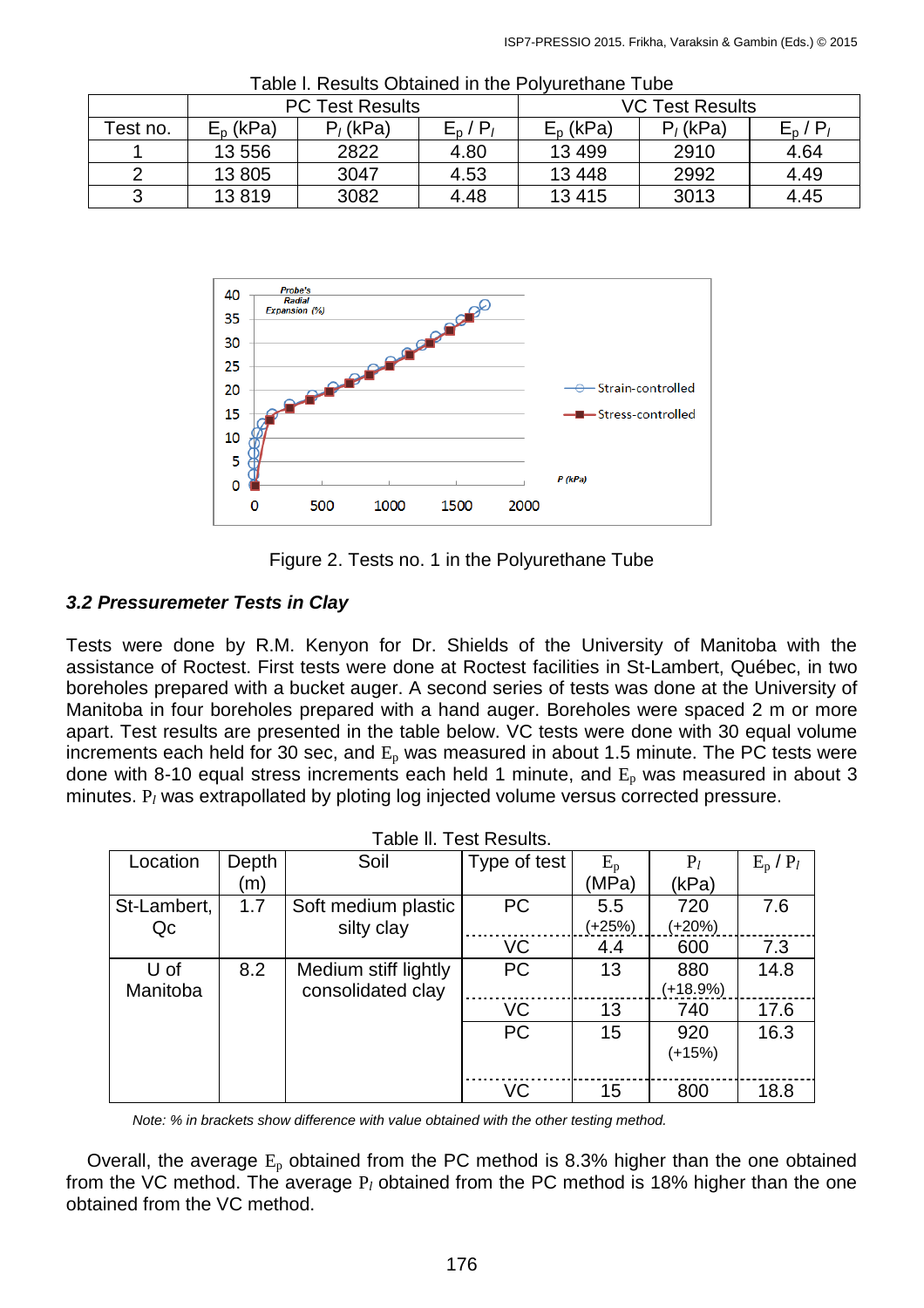Regarding the tests performed in St-Lambert, we note that the  $E<sub>p</sub>$  obtained from the PC method is higher than the one obtained from the VC method, which is in contradiction with the viscous model presented at (1). We conclude that other effects, among which the heterogeneity of soils, played a predominant role in that case.

 Regarding the tests performed in Manitoba, it is interesting to note that the tests were done in pairs and that the results obtained from each method show good repeatability. This would indicate that the soil was homogeneous. And more interesting, the variations of results between the two methods is comparable to the repeatability error when using the same method.

### *3.3 Pressuremeter Tests in Silty and Clayey Soils*

Comparative testing was also done by In-Depth Geotechnical Inc. at a site in the city of Hamilton, Ontario. Two boreholes located approximately 2.5 meters apart were prepared using mud rotary drilling. Soil conditions in the testing zones are as follows:

| Surface to 1.1 m:        | Silty Sand Fill, moist, compact to dense, reddish brown.            |
|--------------------------|---------------------------------------------------------------------|
| 1.1 to $2.8 \text{ m}$ : | Sandy Silt, dense, moist, greyish brown.                            |
| 2.8 to 5.0 m:            | Silt, trace of sand and clay, wet, compact becoming loose, grey.    |
| 5.0 to $7.4 \text{ m}$ : | Silty Clay, firm to soft, grey, moist, dark grey.                   |
| 7.4 to 8.4 m:            | Silt Till, trace of clay, pebbles, damp, very dense, reddish brown. |

 Ground water elevation at the site was 2.70 m below ground surface. PC and VC testing procedures were completed as per ASTM D4719 Method A and Method B respectively. Values of the  $E_p$  moduli were measured for both cases in approximately 1 minute.  $P_l$  was estimated by a 1/*V* to *P* plot according to the ASTM D4719 standard.

| Depth $(m)$ | Soil        | Type of test | <b>Drilling</b> | $E_p$ (MPa) | $P_l$ (kPa) | $E_p$ / $P_l$ |
|-------------|-------------|--------------|-----------------|-------------|-------------|---------------|
|             |             |              | tool            |             |             |               |
| 4.72        | Silt with   | VC           | Tricone         | 23.0        | 800         | 28.8          |
|             | trace of    |              |                 | (+55%)      |             |               |
| 4.72        | sand & clay | <b>PC</b>    | Tricone         | 14.8        | 805         | 18.4          |
|             |             |              |                 |             | $(+0.6%)$   |               |
| 6.73        | Silty clay  | VC           | Drag bit        | 9.4         | 675         | 13.9          |
| 6.31        |             | <b>PC</b>    | Tricone         | 9.4         | 780         | 12.1          |
|             |             |              |                 |             | $(+15.6%)$  |               |
| 7.82        | Silt Till   | VC           | Drag bit        | 17.8        | 1390        | 12.8          |
|             |             |              |                 | $(+7.9%)$   |             |               |
| 7.72        |             | <b>PC</b>    | <b>Tricone</b>  | 16.5        | 1760        | 9.4           |
|             |             |              |                 |             | $+26.6%$    |               |

Table Ill. Test Results.

*Note: % in brackets show difference with value obtained with the other testing method.*

 Tests results at the water table elevation and at the Silt Till layer were omitted as they exhibited large variations of soil properties in very small distances.

 Moduli from volume controlled method were higher by an average of 21%, and limit pressures from pressure controlled method were higher by an average of 14.3%.

The higher value of  $E_p$  obtained from VC tests cannot be explained by the time dependency of  $E_p$  considering that  $E_p$  was measured over the same period of time for both testing methods. Other factors must be responsible for these differences. It is also noted that for tests occuring in harder soils under partially drained conditions (silts and sand), the VC method appears to predict higher values of  $E_p$  than for the one occuring in softer soil under undrained conditions (clay soil).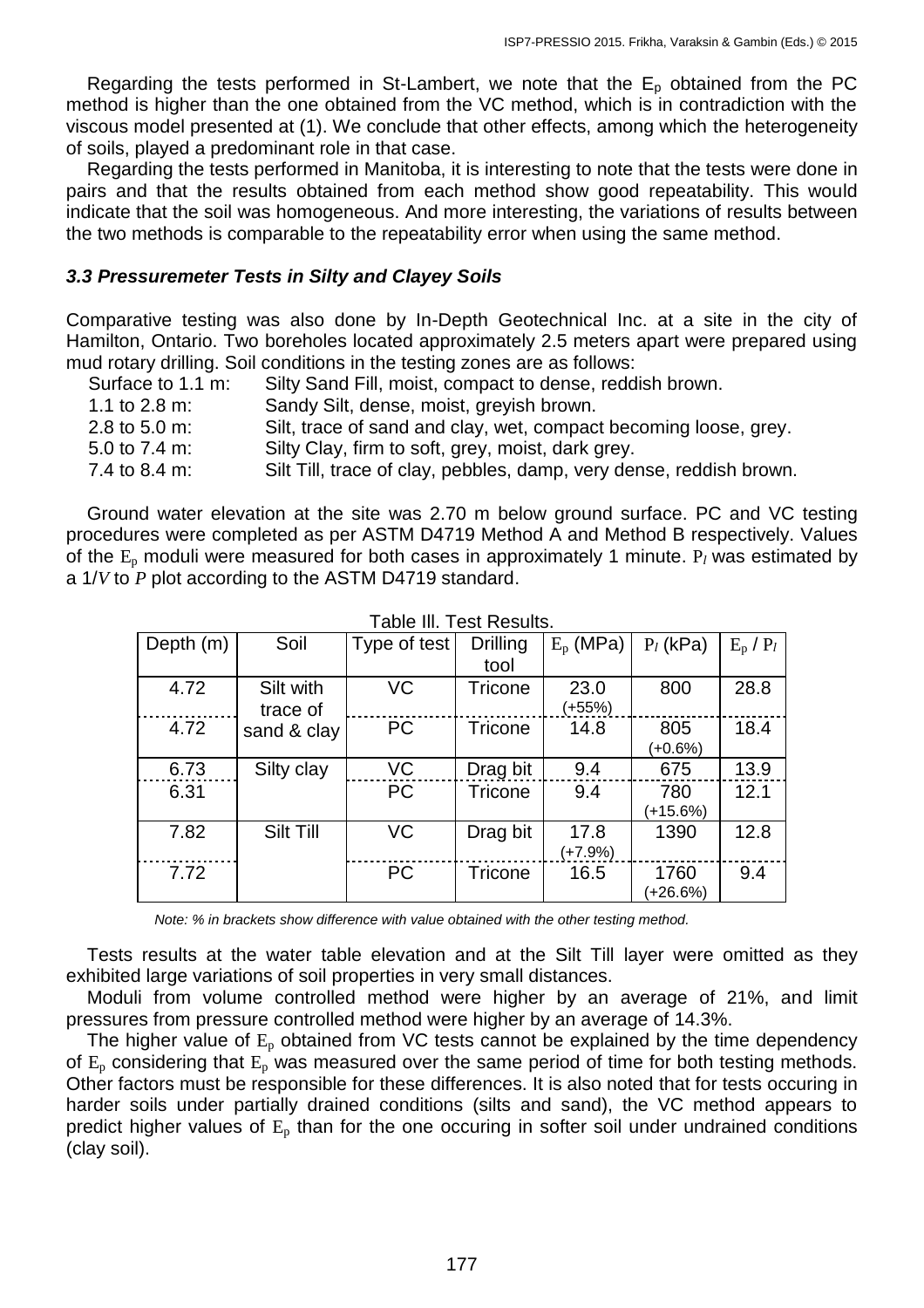# **4. Summary of Tests Results and Discussions**

The table below summarizes the effects of the loading method that were observed during our tests:

| Table IV. Summary     |                           |              |                           |                                |  |
|-----------------------|---------------------------|--------------|---------------------------|--------------------------------|--|
| <b>Test Reference</b> | Type of soil /            | No. of       | $E_{\rm p}$               | $P_i$                          |  |
|                       | material                  | <b>Tests</b> |                           |                                |  |
| <b>Roctest Ltd</b>    | Polyurethane tube         | 6            | No significant difference |                                |  |
| U of Manitoba &       | Soft silty clay and       | 6            | PC produced               | PC systematically              |  |
| <b>Roctest Ltd</b>    | stiff clay                |              | equivalent or             | produced higher $P_l$          |  |
|                       |                           |              | higher $E_p$ (+8.3%)      | $(+18%)$                       |  |
| In-Depth              | Silt, clay, and silt till | 6            | VC produced               | PC systematically              |  |
| Geotechnical Inc.     |                           |              | equivalent or             | produced higher P <sub>l</sub> |  |
|                       |                           |              | higher $E_p$ (+21%)       | $(+14.3%)$                     |  |

*Note: % in brackets show difference with value obtained with the other testing method in average.*

The following observations can be made from these results:

- Tests following VC and PC methods performed in a polyurethane tube were repeatable within 2%.
- Strain-controlled tests produced in average slightly higher  $E_p$  and systematically lower  $P_l$ .
- These differences cannot be explained by time dependency of  $E_p$  and  $P_l$  only. Other factors might have played a role in that. Our opinion is that differences in loading pattern specific to each method must also be considered. Among others, the fact that during a strain controlled test, deformations are imposed during shorter periods of time could result in a quicker degradation of the soil, yielding a lower P*l*.
- These differences are within a range comparable to the one observed in the consulted literature.
- These differences must be put in perspective. From our experience, it is reasonable to expect a 5 to 10% variation when using a single testing method in a single borehole. These variations come from the making of the borehole, the operator, the equipment repeatability, and the data reduction calculations. Taking into account the heterogeneity of soils in the presented cases, the observed variations ranging from 8.3% to 21% can be considered as not very significant.
- Our opinion however is that for soils much harder than those considered in the present paper, these variations could become more significant.

# **5. Conclusions**

Tests performed in specific soils (mainly clay and silt) have shown that strain controlled tests generally yield slightly higher E<sub>p</sub> and systematically lower P<sub>l</sub> than the stress controlled method. These differences could not be explained only by the time dependency of  $E_p$  and  $P_l$ ; other elements, probably related to loading pattern specific to each method, must be considered. But whatever the reason, it is important to note that for the soils considered these differences remained small and not very significant.

 It would be interesting to carry out a series of tests in harder soils and evaluate how these differences would evolve. As far as the ASTM-D4719 methods are concerned, it is probable that at some point these differences will become significant if no adjustments of the magnitude and the number of volume steps are made.